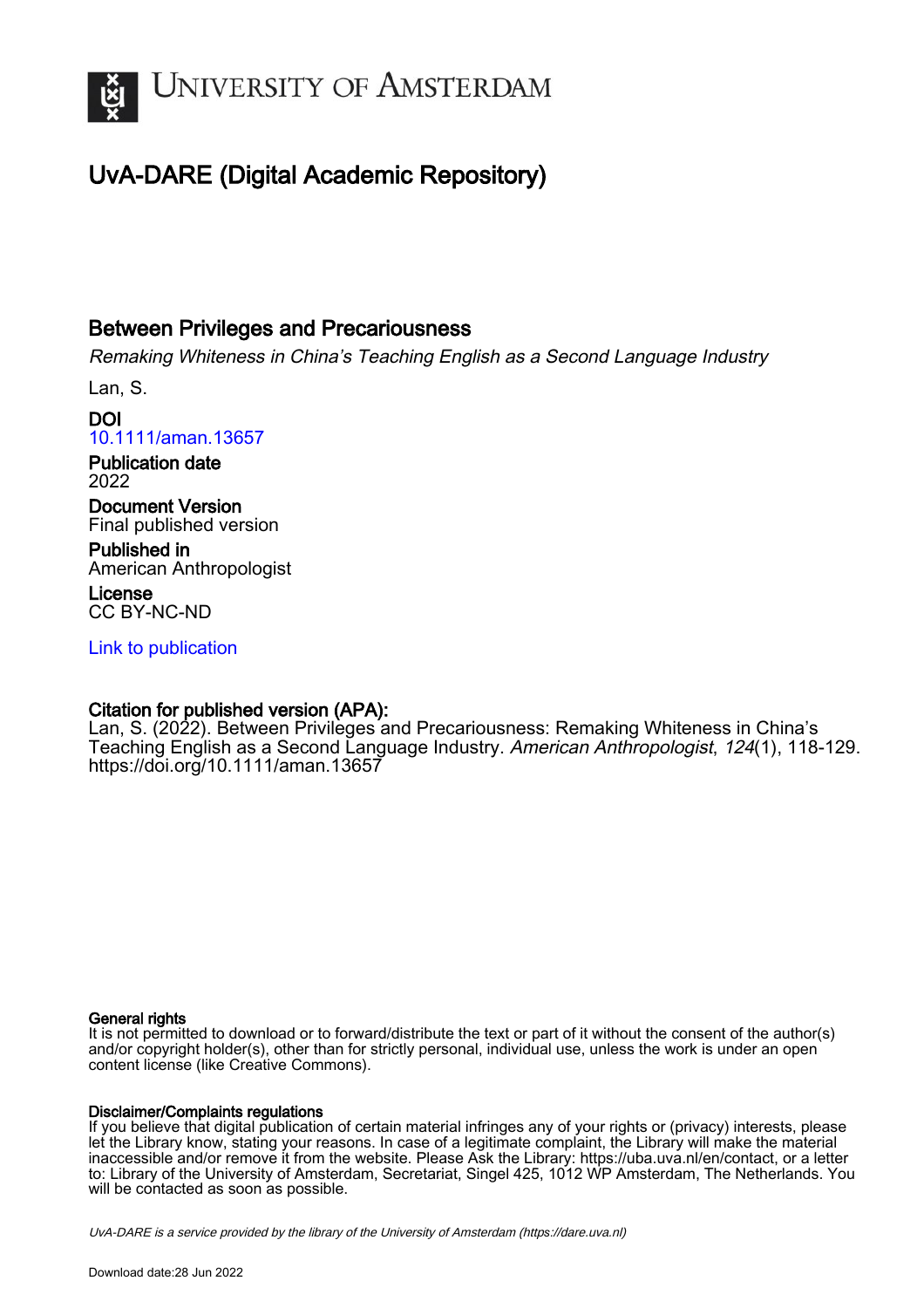DOI: 10.1111/aman.13657

### **RESEARCH ARTICLE**

# **AMERICAN ANTHROPOLOGIST**

# **Between privileges and precariousness: Remaking whiteness in China's teaching English as a second language industry**

### **Shanshan Lan**

Department of Anthropology, University of Amsterdam, Netherlands

#### **Correspondence**

Shanshan Lan, Department of Anthropology, University of Amsterdam, Netherlands. Email: [S.Lan@uva.nl](mailto:S.Lan@uva.nl)

**Funding information** H2020 European Research Council, Grant/Award Number: CHINAWHITE 817868

#### **Abstract**

This research examines the multiple and contradictory racialization of white identities in China's booming ESL (English as a second language) industry. China represents a new geography of whiteness studies beyond Euro-America due to the transformation of corporeal whiteness into a minority identity as a result of international migration. This research makes distinctions between white privilege as a form of structural domination in Western societies and white-skin privilege as a form of embodied racial capital in China, which can be easily transformed into white-skin vulnerability. It interprets the tension between white-skin privilege and precariousness as a concurrent and mutually constitutive process that foregrounds the open-ended nature of white racial formation in China. By focusing on the intersections between global white supremacist ideologies and local Chinese constructions of self/Other relations, this project explores new forms of racialization beyond the Black/white, superiority/inferiority binaries in the Western context.

#### **KEYWORDS**

China, foreign English teachers, precariousness, racial neoliberalism, white-skin privilege

#### **Resumen**

Esta investigación examina la racialización múltiple y contradictoria de identidades blancas en la industria en auge del ESL (inglés como segundo idioma) en China. China representa una geografía nueva de estudios de blancura más allá de Euro-América debido a la transformación de la blancura corpórea en la identidad de una minoría como resultado de una migración internacional. Esta investigación hace distinciones entre el privilegio blanco como una forma de dominación estructural en sociedades occidentales y el privilegio de piel blanca como una forma de capital racial corporeizado en China, el cual puede ser fácilmente transformado en vulnerabilidad de la piel blanca. Interpreta la tensión entre el privilegio de piel blanca y la precariedad como un proceso concurrente y mutuamente constitutivo que destaca la naturaleza abierta de la formación racial blanca en China. Al enfocarse en las intersecciones entre las ideologías

This is an open access article under the terms of the [Creative Commons Attribution-NonCommercial-NoDerivs](http://creativecommons.org/licenses/by-nc-nd/4.0/) License, which permits use and distribution in any medium, provided the original work is properly cited, the use is non-commercial and no modifications or adaptations are made. © 2021 The Authors. *American Anthropologist* published by Wiley Periodicals LLC on behalf of American Anthropological Association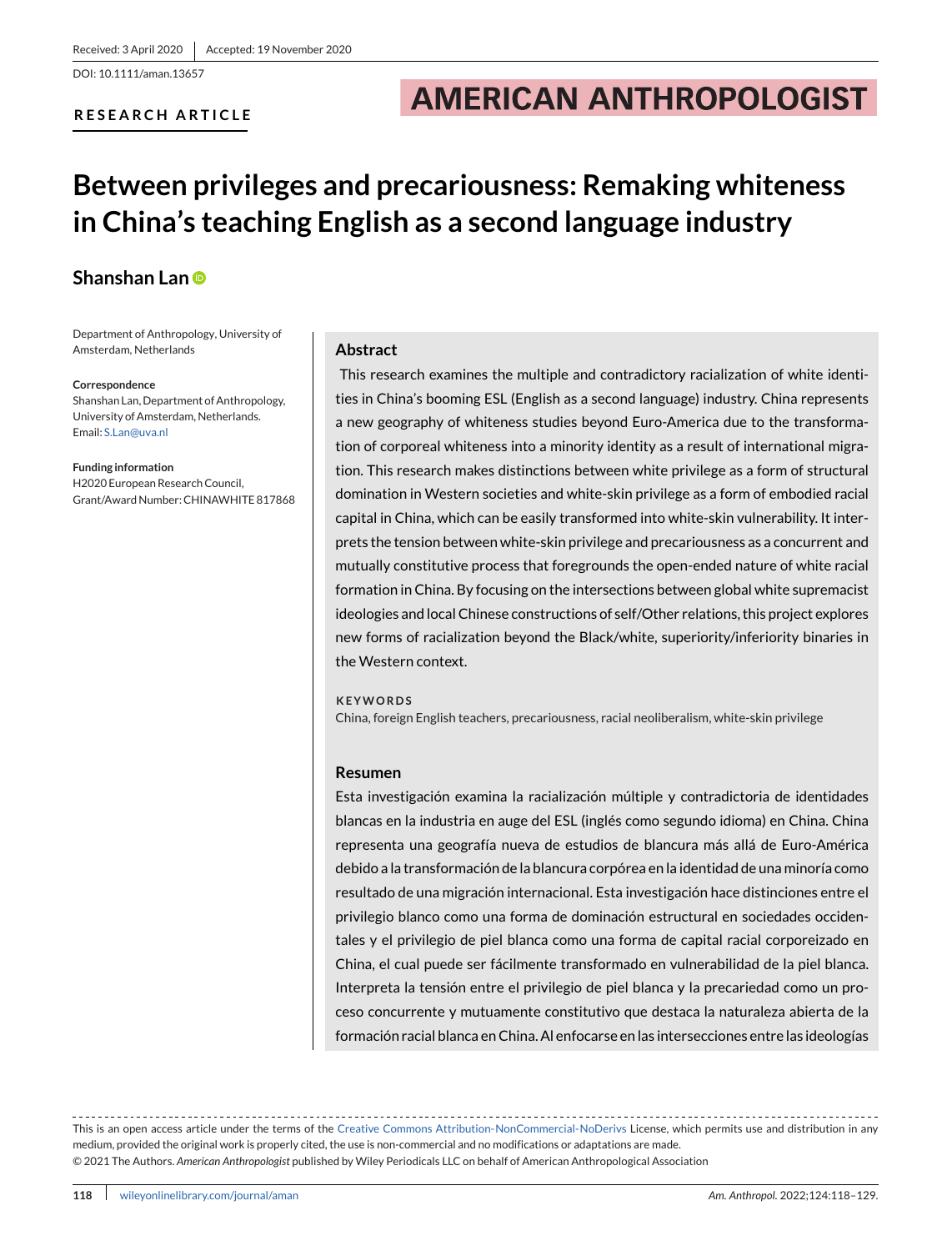supremacistas blancas globales y las construcciones chinas locales de las relaciones sí-mismo/otro, este proyecto explora nuevas formas de racialización más allá de los binarios negro/blanco, superioridad/inferioridad en el contexto occidental. [*privilegio de piel blanca, precariedad, neoliberalismo racial, profesores de inglés extranjeros, China*].

In June 2012, a photo series entitled "China 2050" went viral on the internet. Created by Benoit Cezard, a French photographer who had lived in China since 2006, the series features an imagined future in 2050 when white "foreigners" are taking various low-paying service jobs in China, as waiters, housekeepers, construction workers, street peddlers, and freelance language instructors. While the artist's speculation of a future where low-skilled migrants were white may seem highly provocative, it nevertheless reflects important transformations of white experiences in China's growing market economy and consumer culture. First, the rise of China as the world's second-largest economy has facilitated a reverse flow of white migrants from the developed world, as they pursue better job or business opportunities. Second, the diversification of the white population in China concurs with the decline of social privileges associated with white skin and Western looks. In addition to the so-called transnational elite class, who are mainly concentrated in the corporate business sector, there are a growing number of white migrants occupying middle- and lower-strata jobs. The mobility trajectories of this new type of white migrants are more precarious and open-ended than was the case for their predecessors (Lan [2011;](#page-11-0) Lehmann [2014\)](#page-11-0). Finally, in creating a photo series portraying white people performing humble jobs, Cezard explores the dissonance between the long-privileged racial status of white people and their growing loss of social privileges in China. This anxiety around whiteness in China resonates with the current crisis of white identity in the Western world, as economic recession, accelerating migration flows, and cultural diversity remake whiteness itself (Taub [2016\)](#page-11-0).

Taking seriously the precarious nature of whiteness and white privilege at the global level, this research identifies China as a new frontier where the Western notion of whiteness is disassembled and reassembled in complex and contradictory ways. Inspired by recent scholarship that emphasizes the territorially bounded nature of whiteness (Lan [2011;](#page-11-0) Lundström [2014\)](#page-11-0), I make a distinction between white privilege as a form of structural domination in Western societies and white-skin privilege as a form of embodied racial capital in China. According to McIntosh [\(1988\)](#page-11-0), white privilege constitutes an invisible package of unearned advantages and benefits that have been conferred systematically to white people. In the Chinese context, since white migrants no longer enjoy structural domination, a large part of their social privilege and preferential treatment is solely derived from white skin and Western looks. However, white-skin privilege can easily turn into white-skin vulnerability due to the racialization of white people as "foreigners" and cultural outsiders. Nevertheless, with the globalization of race and the persistence of white supremacy in a transnational context (Beliso-De Jesus and Pierre [2019;](#page-10-0) Thomas and

Clarke [2013\)](#page-11-0), white-skin privilege in China still benefits, to a certain extent, from white-supremacist ideologies, structures, and practices embedded in global media, international education, and the neoliberal market economy and consumer culture.

This research suggests that English as a second language (ESL) teachers (the majority being white) provide an ideal case to examine the multiple and contradictory constructions of whiteness in China due to notable tensions between privilege and precariousness in their daily lives. With an estimated three hundred million English learners, China boasts the world's largest teaching ESL market, which provides ample job opportunities for migrants from major Western countries (Pan [2019\)](#page-11-0). However, China's ESL job market is also highly racialized due to preferential treatment toward white teachers and discrimination against nonwhite teachers (Leonard [2019;](#page-11-0) Stanley [2013\)](#page-11-0). The commodification of whiteness in China's ESL industry is largely due to the phenomenal growth of the private education sector, which caters to the needs of middle-class parents who are willing to pay exorbitant fees to enhance their children's competitiveness in a globalizing education and job market (Chan [2019\)](#page-11-0). According to official statistics, in 2018 there were fifty thousand English-language training institutions in China, and the training market was worth \$72 billion (Pan [2019\)](#page-11-0). ESL teachers have become a highly visible group of "foreigners" in China due to their increasing interactions with ordinary Chinese people and recent media reports of some foreign teachers' involvement in drug abuse, illegal employment, and child molestation (Pan [2019\)](#page-11-0). Positioned at the front line of a new type of white labor migration that is likely to increase in the near future, ESL teachers represent an emerging type of precarious whiteness, which is facilitated by racial neoliberalism and changing power relations between China and major Western countries.

The rise of China as a global superpower has generated abundant debate in Western media, which contributes to the "China threat" discourse in political, economic, and security domains (Jacques [2009;](#page-11-0) Xie and Page [2010\)](#page-12-0). However, little attention has been paid to the racial implications of shifting power relations between China and the West. Existing literature on international migrants in China mainly focuses on Black Africans in Guangzhou (Bodomo [2012;](#page-10-0) Haugen [2012;](#page-11-0) Lan [2017;](#page-11-0) Mathews [2017\)](#page-11-0). The relative absence of white people in migration studies literature points to the racialization of "migrant" as a category reserved mainly for nonwhite people (Lundström [2017\)](#page-11-0). This research denaturalizes whiteness as an invisible norm by rethinking it in the context of international labor migration and cross-cultural interaction. China represents a space of rupture where white skin can be decoupled from white hegemony due to the transformation of corporeal whiteness into a minority identity. Since mainland China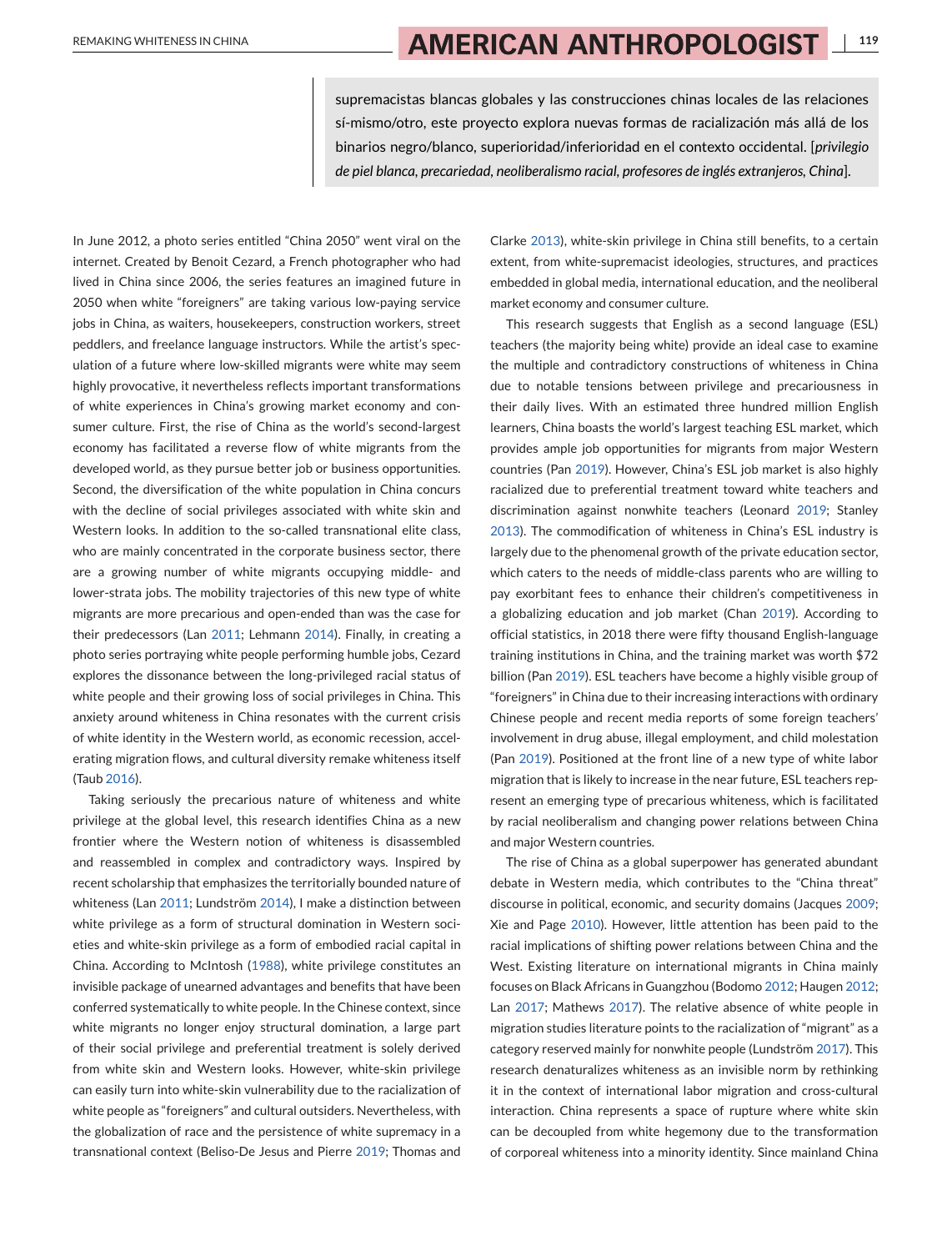was never fully colonized by any Western power, there is no historical legacy of an institutionalized structure to support white supremacy. Rather than commanding institutional power, corporeal whiteness is often conflated with foreignness and subjected to the disciplinary power of multiple Chinese gazes. By critically interrogating China's role in contributing to the reconfiguration of whiteness, this research sheds light on the intricate yet contentious ways that white supremacy may reproduce itself, albeit in distorted and fragmentary manners and in multiple social and cultural contexts.

### **RETHINKING WHITE SUPREMACY IN A CONTEXT OF TRANSNATIONAL LABOR MIGRATION**

The growing body of literature on race and English-language teaching (Alim [2016;](#page-10-0) Jenks [2017;](#page-11-0) Motha [2014\)](#page-11-0) is an important backdrop to this work. Scholars have noted that the ESL industry has been playing an important role in supporting global white supremacy in the sense that it helps maintain a racial hierarchy among English teachers, with white native speakers at the top and nonwhite, nonnative teachers at the bottom (Fotovatian [2015;](#page-11-0) Holliday and Aboshiha [2009;](#page-11-0) Kubota [2009;](#page-11-0) Ramjattan [2019;](#page-11-0) Ruecker and Ives [2015\)](#page-11-0). Kubota and Lin [\(2006\)](#page-11-0) call for attention to epistemological racism—that is, how ESL textbooks perpetuate white norms and cultural knowledge and how white ESL teachers impart racialized knowledge to students. The research presented here moves away from the politics of language and its pedagogies to focus on a relatively underexplored topic: the migration of white English teachers to China. In centering the multiple contradictions in the racialization of white English teachers as labor migrants, this research contributes to the anthropology of white supremacy by providing an ethnographic example where hegemonic whiteness is simultaneously consolidated and marginalized. On the one hand, neoliberal hiring practices and marketing strategies perpetuate the privileged status of white native speakers. On the other hand, the tightening of immigration control and the profit-driven nature of the ESL industry facilitate the commodification and structural marginalization of white teachers.

Existing literature on white Westerners in Asia mainly concentrates on two groups: the transnational elite class and nonmanagerial white migrants who hold local contracts (Beaverstock [2002;](#page-10-0) Farrer [2019;](#page-11-0) Yeoh and Willis [2005\)](#page-12-0). While both groups are reported to experience the decline of "white privilege" with the rise of Asian economies, the second group seems to face more restrictions in immigration control, difficulty integrating into the host society, and precarious job situations (Debnár [2016;](#page-11-0) Hof [2018;](#page-11-0) Leonard [2019;](#page-11-0) Maher and Lafferty [2014\)](#page-11-0). This research identifies three weaknesses in the existing literature. First, the term "white privilege" is often taken for granted, and there is little critical reflection on its reinterpretation and redefinition in a non-Western context. Second, while existing literature attends to class and gendered differences among Euro-American migrants in Asia, there is a lack of discussion about different shades of whiteness—that is, the hierarchical ranking of various groups of white migrants based on nationality. In the ESL industry, such hierarchies are explicit, and racial

whiteness confers privileges above and beyond English-language proficiency. Last, but not least, there is a danger of discussing positive racism or discrimination against white migrants without critically reflecting on the global expansion of white supremacy. Sommers (cited in Lan [2011\)](#page-11-0) argues that there is not much difference between Chinese immigrants running restaurants in America and Western expatriates teaching English in Asia, since both are making a living by selling cultural products. Such comparison not only ignores the different historical and racial contexts in China and the United States but also fails to acknowledge and critically reflect upon the various types of visible and invisible privileges enjoyed by white migrants in Asia. This research argues that whiteness can be enacted in contextually specific ways. For the white migrants in this research, it can be a novel yet painful experience to discover that their white skin and Western looks may function as both a resource and a liability and that they have to constantly negotiate their white identities in relation to various groups of Chinese people.

Bond and Inwood [\(2016,](#page-10-0) 719–20) understand white supremacy as "the presumed superiority of white racial identities, however problematically defined, in support of the cultural, political, and economic domination of non-white groups." They further argue that the structures and logics of white supremacy play a key role in the naturalization of white identities and white-skin privilege. This research adopts a transnational perspective by proposing that the structures and logics of white supremacy are also embedded in the process of international migration. Scholars of race and migration studies have noted how global white supremacy can be effectively sustained by racist migration regimes (Erel, Murji, and Nahaboo [2016\)](#page-11-0). Unlike migrants from Asia, Africa, and Latin America in major Western countries, who have to go through a racialization process as people of color, often accompanied by downward social mobility, white migrants from the Western world in Asia often experience enhanced racial status and better job opportunities (Leonard [2019;](#page-11-0) Maher and Lafferty [2014;](#page-11-0) Stanley [2013\)](#page-11-0). This research argues that in addition to white-skin privilege, the structural marginalization and precarious job situations of white migrants in Asia also need to be examined in the context of the global expansion of white supremacy. Instead of treating privilege and precariousness as a binary, this research explores the dialectical relation between the two. White-skin privilege may lead to white-skin precariousness due to the fragmentation of hegemonic whiteness into different shades and versions of whiteness. White-skin precariousness may ironically reinforce white-skin privilege due to the social construction of racial whiteness as a desirable job skill in the Asian labor market (Farrer [2019;](#page-11-0) Leonard [2019\)](#page-11-0).

Murji and Solomos [\(2005,](#page-11-0) 1) define racialization as "a core concept in the analysis of racial phenomena, particularly to signal the processes by which ideas about race are constructed, come to be regarded as meaningful, and are acted upon." Mullings [\(2005\)](#page-11-0) notes that the consolidation of global capitalism and recent migration processes have created new forms and sites of racialization. China represents a new site of racialization due to the recent diversification of its foreign population and excessive media attention to anti-Black racism in the country (Liu [2016\)](#page-11-0). This research suggests that the racialization of white migrants in China is qualitatively different from that of Black Africans due to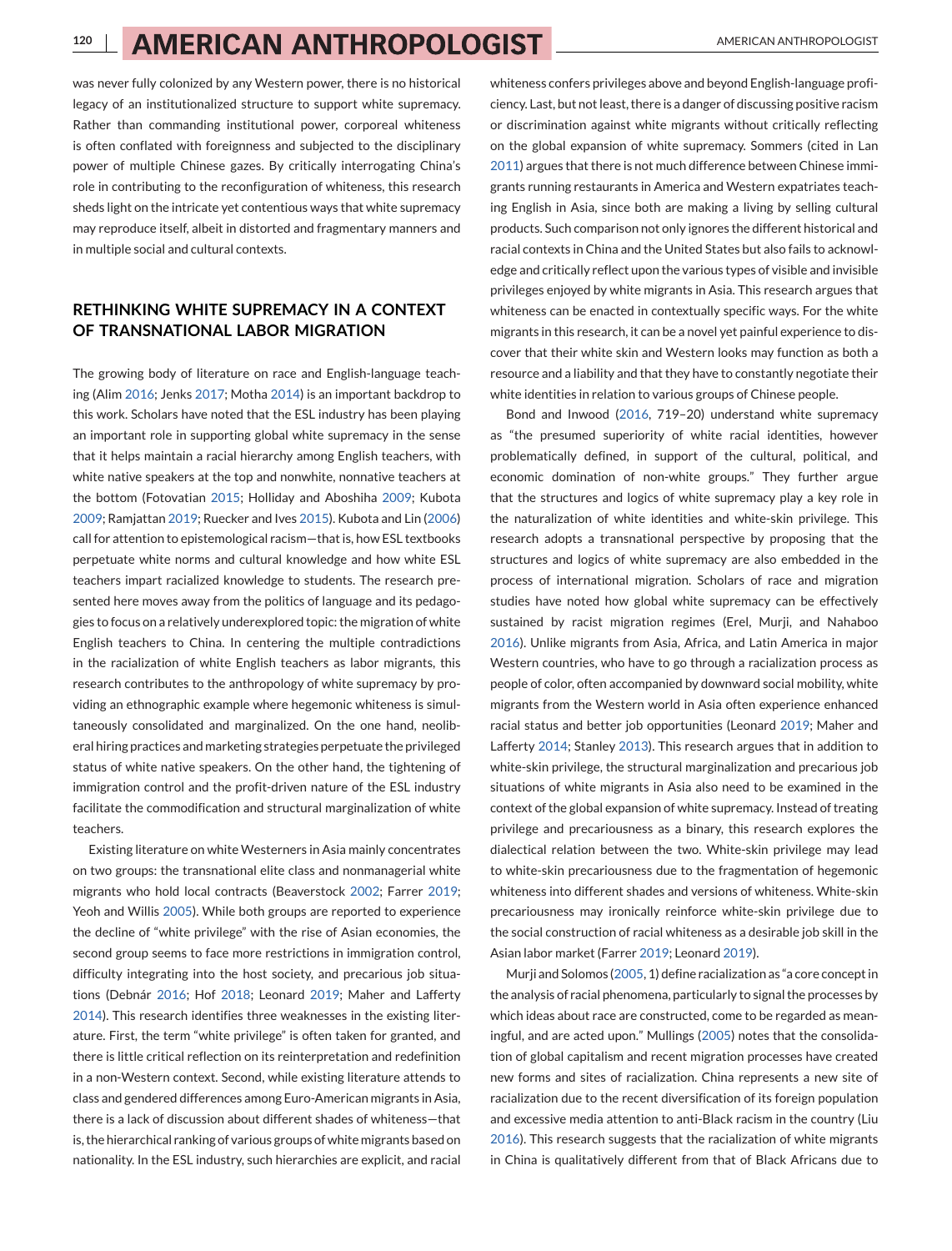the persistence of white supremacy as a global power system and its invisible workings in different local contexts (Beliso-De Jesus and Pierre [2019\)](#page-10-0). While the racialization of Black migrants in Guangzhou reproduces, to a certain extent, established anti-Black discourses in Western countries, such as criminalization, illegality, and hypersexuality (Lan [2017\)](#page-11-0), the Chinese perceptions and engagements with racial whiteness seem to be marked by considerable ambivalence, confusion, and instrumentalism. By focusing on the intersections between global white supremacist ideologies and local Chinese constructions of self/Other relations, this project explores new forms of racialization beyond the Black/white, superiority/inferiority binaries in theWestern context.

Existing work on racial neoliberalism has noted the prevalence of a race-mute culture in the public sphere and the relegation of discussions of race and racism to the private domain (Goldberg [2009;](#page-11-0) Kapoor [2013\)](#page-11-0). China echoes this race-mute culture due to its official denial of racial problems in the country and its externalization of issues of race and racism to the Western world (Lan [2016\)](#page-11-0). In this vein, China represents a perfect example to examine "how race is maintained and reproduced without formal structures" (Mullings [2005,](#page-11-0) 679). However, scholars also note that the operation of neoliberalism in China is characterized by the interplay of state authorities with a multitude of self-interested individual actions (Ong and Zhang [2008\)](#page-11-0). This research suggests that racial neoliberalism in China is marked by active state interventions in the market economy, which both obscures and intensifies the racialization of white identities in its ESL sector. Building on scholarly works that emphasize the historicity and intersectionality of racial meanings (Grenshaw [1991;](#page-11-0) Omi and Winant [1994\)](#page-11-0), this research examines the racialization of ESL teachers in China at three interrelated levels: macro (state policy), meso (brokerage services), and micro (daily experiences). It integrates whiteness studies and migration studies by critically reflecting the mediating role of commercialized job-recruitment agencies, whose work behind the scenes constitutes an important yet often overlooked dimension of white racial formation in China.

#### **RESEARCHING WHITENESS IN CHINA**

The primary data for this research is based on thirty-four semistructured interviews with foreign teachers in Beijing and Xi'an (seventeen from each city) between June 12, 2019, and January 16, 2020. As the capital city, Beijing is noted for the diversity of its international population and the highly competitive nature of its ESL market. Xi'an is a provincial city located in central China's less-affluent Shanxi province. It attracts foreign teachers through its rich historical and cultural heritage, affordable cost of living, and less-competitive job market. Since white-skin privilege is a relational concept, I intentionally recruited eight nonwhite participants. Data collected from this racially diverse group of teachers has enabled me to identify the existence of a racial hierarchy in the ESL industry. In the Beijing sample, nine participants are from the United States (including one African American, one Japanese American, and one multiracial American),

three from the United Kingdom, one from the Netherlands, one from Iceland, one from Australia, one from Spain, and one from Belarus. In the Xi'an sample, nine are from the United States (including one Chinese America and one multiracial American), five from South Africa (two self-identified as Black), one from the United Kingdom, one from the Philippines, and one from Venezuela. In both cities, I first used my personal network to recruit participants and then followed the snowball-sampling method. To avoid focusing on foreign perspectives alone, I also conducted open-ended interviews with twelve Chinese people who had daily interactions with foreign teachers. In addition, I did participant observation at English corners[,](#page-10-0) $<sup>1</sup>$  Christmas parties,</sup> marketing events for English training centers, and game nights and weekend social activities organized by foreign teachers in both cities.

Due to privacy concerns, I did not tape the interviews. I first took handwritten notes during an interview and then reconstructed it on my laptop within twenty-four hours after the interview. The data-analysis process involved close reading of the fieldnotes and interview notes multiple times to identify recurring themes, such as complaints against state immigration policy, exploitation by migration brokers, differential treatments of white and nonwhite teachers, and native speakers and nonnative speakers. From these themes, I identified key terms and con-cepts[,](#page-10-0) such as privilege, precariousness, white-face jobs, $2$  etc. The analysis of racialization at the macro level is mainly based on archival data gathered from English- and Chinese-language news and Chinese government websites. The meso-level analysis is based on interviews with foreign teachers, participant observation in English training centers, and social media analysis. Unfortunately, I was unable to interview any migration brokers, who seemed to be highly suspicious of my research, partly due to competition in the field and partly due to their involvement in unethical practices. However, I managed to join three WeChat groups administered by ESL job-recruitment agents. Through reading the recruitment advertisements and watching foreign teachers' demo videos posted in these groups, I gained valuable knowledge about the racialized marketing practices by some agents.

As a middle-aged Chinese woman conducting research on white "foreigners" in China, I initially faced some challenges establishing trust with my participants. However, my status as an academic living in Europe also helped me gain credibility and thus positioned me in a flexible middle ground between foreign teachers and their Chinese employers, colleagues, and clients. This article is structured as follows: I first discuss changing state policies in the construction of the foreign Other (with whites being the default "foreigner" group); I then examine the racialized marketing strategies of migration brokers and jobrecruitment agents in the ESL sector; and finally, I investigate the contradictory racialization of white knowledge and expertise in everyday interactions between multiple groups of white migrants and Chinese.

### **STATE CONSTRUCTION OF THE FOREIGN OTHER**

The term "foreigner" is an emic term used by the Chinese state, ordinary Chinese people, and international migrants themselves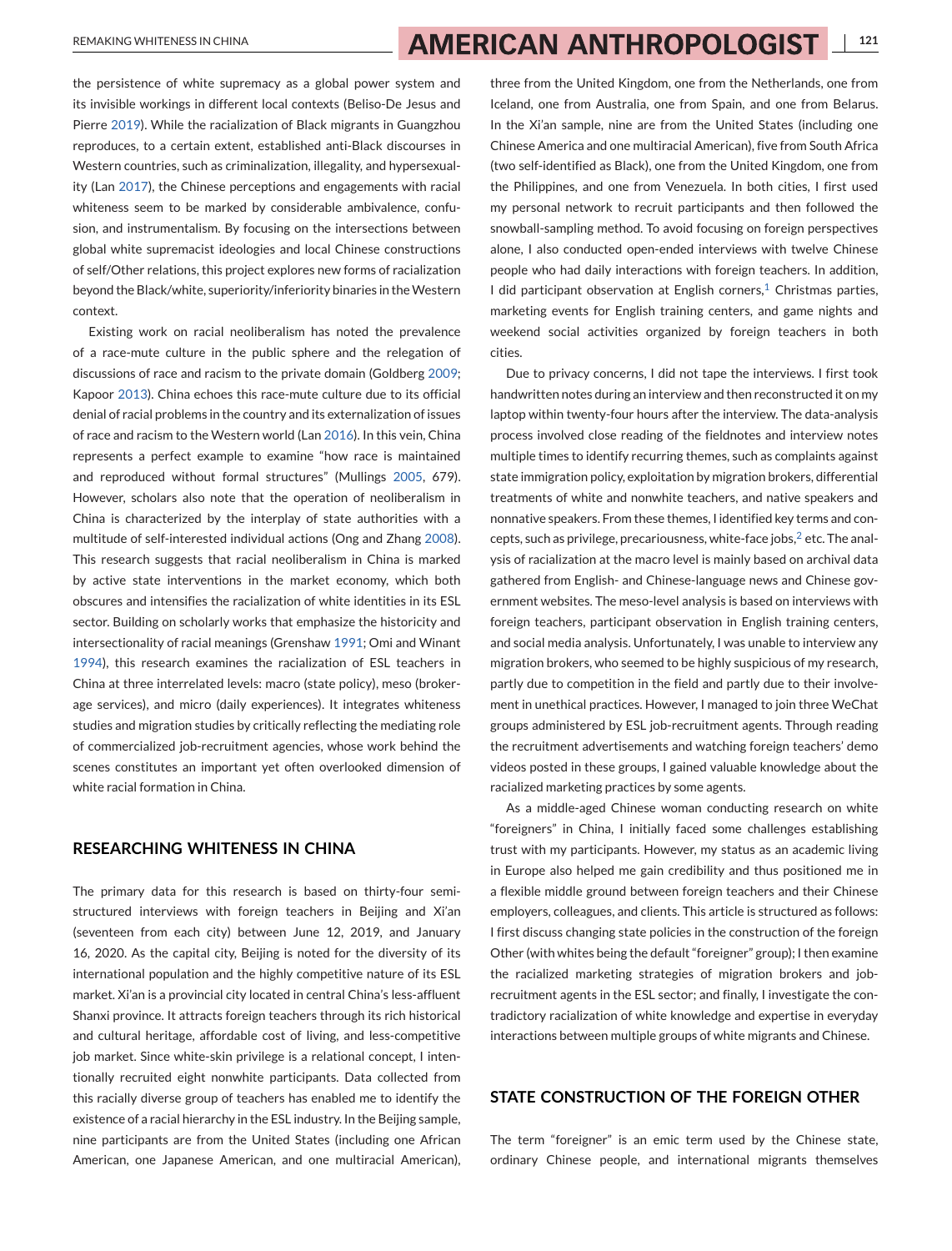in various political and social contexts. However, the meaning of "foreigner" remains highly elastic due to its explicit association with non-Chineseness and its implicit association with whiteness. In premodern China, cultural difference was the primary means to distinguish Chinese people from non-Chinese people. Foreigners were considered "barbarians" or "devils" due to an ethnocentric cosmology that placed China at the center of human civilization (Ho [1985\)](#page-11-0). This cultural determinism persists today, since ethnic Chinese people who hold foreign passports are more often identified as "overseas Chinese" than "foreigners" in both state media and popular perception[.](#page-10-0) $3$  The elastic nature of the "foreigner" category is further demonstrated by its semantic ambiguity. In its broadest sense, it may include all international people in China, yet in its narrow sense, it often refers to white "foreigners," since white people are commonly understood as the default group of "foreigners." Although corporeal whiteness is highly visible in Chinese society, white identity remains an invisible norm within the "foreigner" category. This is manifested by the fact that white migrants in China are seldom referred to as "white people" (*bairen*) in both state and popular media. They are simply identified as generic "foreigners." In comparison, "foreigners" from Asian backgrounds are often identified by their nationality: Koreans, Japanese, Indians, Filipinos, etc. Regardless of their nationality, Black migrants are commonly referred to as "Black people" (*heiren*) in popular media, which reflects the racialization of Blackness as a marked identity in China (Lan [2016\)](#page-11-0).

The conflation of whiteness and a specific type of foreignness can be traced back to the late nineteenth and early twentieth centuries, when China started interacting with Western colonial powers. Before that, white skin was often associated with the elite class in China and was used as a symbol for internal differentiation (Johansson [1998\)](#page-11-0). With the defeat of China by the British army in the Opium Wars and the entry of foreign missionaries and traders, indigenous notions of whiteness were gradually marginalized and whiteness became increasingly associated with Europeans (Bonnett [2000\)](#page-10-0). Since the founding of the People's Republic of China in 1949, the images of "foreigners" kept changing due to China's shifting policies on international migrants. In 1954, the state established the Foreign Expert Bureau to oversee the employment and management of high-skilled "foreigners." Brady [\(2003\)](#page-11-0) notes that the majority of foreign experts in the 1950s were from the Soviet Union and Eastern Europe, and they worked mainly as engineers and technological advisers. After 1960, the foreign expert population became more diverse as Westerners from English-speaking countries were hired as language teachers, translators, and workers for state propaganda (Brady [2003\)](#page-11-0). In the early reform years in the 1980s, there was a notable conflation of white people and "foreigners," since the majority of "foreigners" in China were white Westerners who worked as investors or top managerial staff in multinational corporations. The association of white bodies with wealth and social prestige was perpetuated by the state's *waishi* (foreign affairs) policy, which pursued a segregation doctrine prohibiting everyday interactions between "foreigners" and ordinary Chinese people (Brady [2003\)](#page-11-0). Until the 1990s, foreign experts (the majority being white) enjoyed various privileges that were not available to Chinese people, such as sep-

arate housing, social prestige, high income, and access to luxury hotels and shopping centers.

In his review of whiteness studies in Japan, Fujikawa [\(2008\)](#page-11-0) distinguishes between visible whiteness, which refers to white bodies or somatic whiteness, and invisible whiteness, which refers to whiteness as a hegemonic construction and a set of universal norms. In response to his call for critical attention to the relationship between these two versions of whiteness, I suggest that there are important overlaps and tensions between perceptions and receptions of white bodies and white norms in the Chinese context. While somatic whiteness remains highly visible in Chinese society due to its conflation with foreignness, the spread of white-supremacist ideologies in the country was often couched in the language of development, modernization, and integration into the world economy (Bond and Inwood [2016\)](#page-10-0). China's Open Door Policy in the reform era facilitated the influx of people, images, capital, and commodities from the Western world. In the 1990s, many Chinese intellectuals understood the world according to an international racial hierarchy, with Western industrial nations at the top, Third World countries at the bottom, and China somewhere in between (Lufrano [1994\)](#page-11-0). In terms of state policy, Deng Xiaoping's official launch of the Four Modernizations (in the realms of agriculture, industry, science and technology, and national defense) was based firmly on the idea of learning from the West. With his innovative idea of "socialism with Chinese characteristics," regional capitalism and the market economy were legitimately introduced into China and became the major drivers of the country's economic takeoff. The conflation of whiteness (as an invisible norm) and Westernness often masks the spread of white-supremacist ideologies in Chinese popular media, consumer culture, educational institutions, and business practices.

While the conflation of whiteness and Westernness in the early reform era has contributed to the naturalization of white-skin privilege in Chinese society, whiteness nevertheless has always been contained in the "Other" category based on its foreignness (i.e., non-Chineseness). Brady [\(2003\)](#page-11-0) argues that one of the basic principles of China's waishi policy was to treat insiders and outsiders differently and to make the foreign serve China. This has effectively facilitated the political, social, and cultural marginalization of white Westerners as the "foreign Other.["](#page-10-0)4 In the 1950s and 1960s, "foreigners" were divided into friends and enemies based on their political affiliation with the Chinese Communist Party. In the early reform era, between the late 1970s and 1990s, "foreigners" were evaluated by their contribution to China's economic development. In the Communist Party's Anti-Spiritual Pollution Campaign in 1983, Westerners were constructed as potential threats to Chinese cultural values and moral standards (Carrico [2017\)](#page-11-0). To cope with the influx of foreign people, the state implemented new legislation in 1996, Regulations on the Employment of Foreigners in China. It required "foreigners" working in China to obtain an employment certificate issued by the Ministry of Labor. However, those who held a foreign expert certificate issued by the Foreign Expert Bureau were exempted. This dual-certificate system lasted until 2016, when the state decided to merge the employment certificate and foreign expert certificate into one work permit. The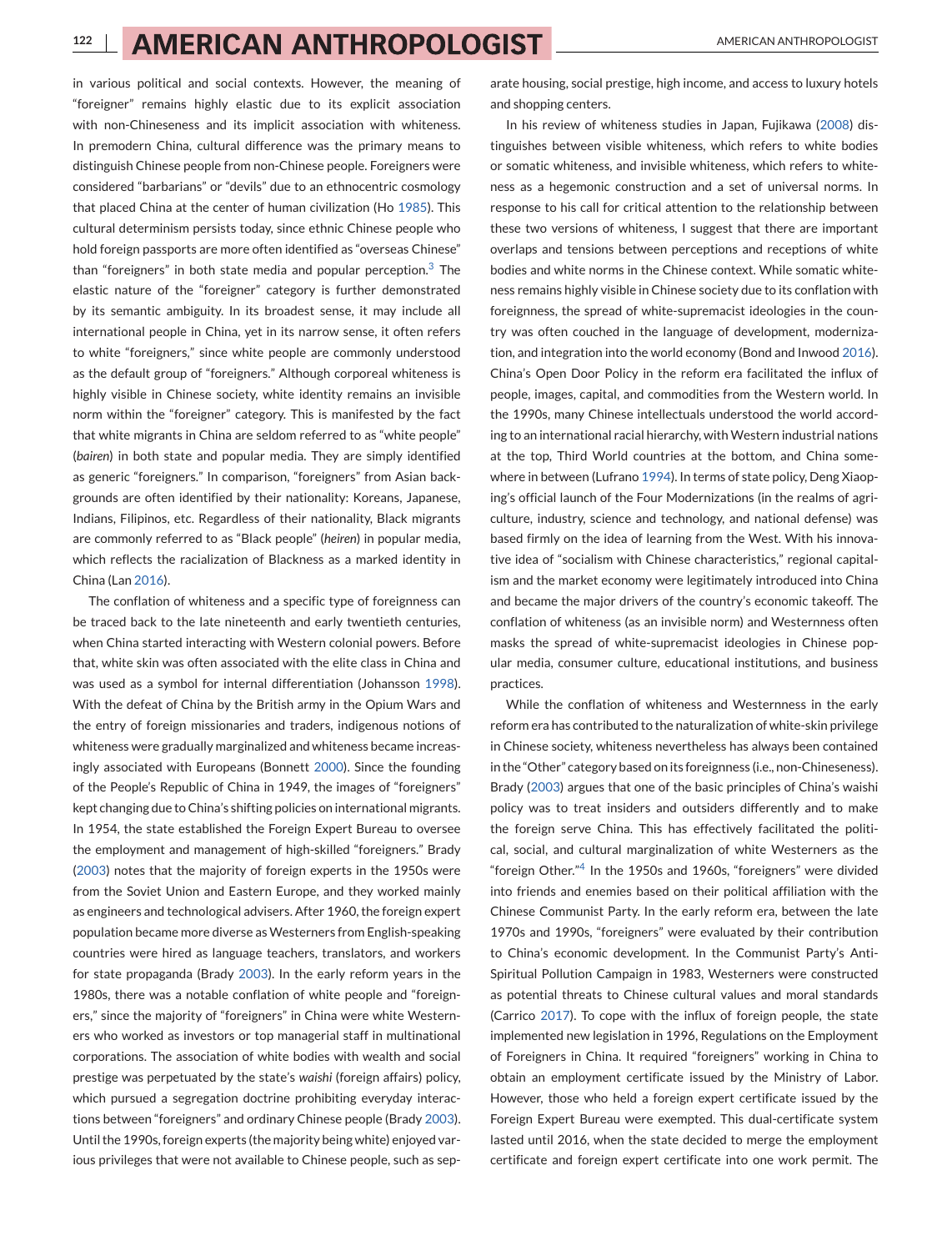REMAKING WHITENESS IN CHINA **123** AMERICAN ANTHROPOLOGIST 123

implementation of the new work-permit system indicates the abolition of the "foreign expert" as a legal category. This is further confirmed by the change of the name of the Foreign Expert Bureau to the Ministry of Science and Technology in March 2018.

The disappearance of the "foreign expert" as a legal category (with white Westerners being the majority in this category) reflects the destabilization of white-skin privilege, to a certain extent, in the new historical context of China's rise as a global superpower[.](#page-10-0)<sup>5</sup> With China's entry into the World Trade Organization (WTO) in 2001, the images of white "foreigners" became more diverse in popular media. While corporeal whiteness continues to be associated with business success, English proficiency, and a global outlook (Yan [2017\)](#page-12-0), state immigration control has also started to target "undesirable" whites, who are often denigrated as "triple illegals," "low quality," or "foreign trash" during periodic outbursts of popular nationalism on Chinese social media (Zhang [2012\)](#page-12-0). The diversification of the white population in China betrays the tension between visible whiteness (white bodies) and invisible whiteness (white supremacy and white norms). In other words, white skin and Western looks may not be sufficient to guarantee preferential treatment in everyday interactions with multiple groups of Chinese people. On June 30, 2012, the Standing Committee of the National People's Congress passed the new Exit and Entry Administrative Law, which took effect in July 2013. The implementation of the new law represents China's efforts to distinguish between desirable and undesirable "foreigners." For example, while the new law contains tougher provisions for illegal immigrants, it also introduces a new visa category to facilitate the inflow of foreign talent (Bork-Hüffer and Yuan-Ihle [2014;](#page-10-0) Haugen [2015\)](#page-11-0).

In 2016, the Chinese state introduced a pilot visa point system, using an elaborate scoring system to rank "foreigners" into three classes: (A) top talent, (B) professional talent, and (C) unskilled workers. The goal was "encouraging the top, controlling the middle and limiting the bottom" (Tatlow [2016\)](#page-11-0). The pilot program started in nine provinces/cities and was expanded nationwide in 2017. The new visa policy affected the lived experiences of ESL teachers in concrete ways. While many of them used to be in the privileged "foreign expert" category, since 2016 they became recategorized as class B foreign workers and thus were subject to more rigorous immigration control. Another crucial change in 2016 was the so-called native-speaker policy. A supplementary law on the classification criteria for jobs held by "foreigners" in China states that in principle overseas language teachers should be native speakers with a bachelor's (or above) degree and have two years of teaching experience. Those who hold bachelor's (or above) degrees in education, linguistics, or teaching-related disciplines, or those who have obtained a teaching certificate in their home country or international language-teaching certificate, can be exempt from the requirement for prior teaching experience. Also in 2016, the state abolished the accreditation requirement for hiring foreign employees, which made it much easier for private educational institutes to hire foreign teachers.While this has greatly expanded the job opportunities for foreign ESL teachers, it also has rendered them more susceptible to unethical practices by commercialized recruitment agencies.

### **MARKETING WHITENESS IN THE ESL INDUSTRY**

One Saturday morning in summer 2019, I was invited to attend a demo class taught by David, a twenty-nine-year-old Dutch man working as an English teacher in a private English training center in Beijing named Superkids[.](#page-10-0)<sup>6</sup> When I arrived, several Chinese parents were already there with their children. I sat next to a middle-aged man who had a two-year-old toddler. He told me proudly, "Even before my daughter started speaking Chinese, we were playing English tapes to her." A few minutes later, David started the class with two women Chinese teaching assistants, Lucy and Candy. He first played a short video of an English song, teaching the children about their head, shoulders, knees, and toes. All the children were encouraged to stand up and do the motions together with David. I was amused to see that some of the parents were singing along with David and doing the motions just like their kids. David then taught the children how to say different shapes, such as circle, square, triangle, and rectangle. He spoke in an exaggerated high-pitched voice, like a cartoon figure. He also laughed a lot and moved around the room constantly, giving a high five to one kid and patting another one on the shoulder with a stuffed monkey. The two teaching assistants acted like David's fake students. They would repeat after him and ask the children to do the same. When David posed a question and no children replied, Lucy or Candy would raise their hand and give an answer. When a boy tried to stand up and leave, Candy held him in her arms and whispered to him gently in Chinese and tried to make him sit down.

The demo class is a regular promotional event at Superkids, with the purpose of encouraging parents to enroll their kids in the center's children's program. David told me later that since the children's program was the fastest-expanding program in his center, his Chinese boss always made sure to assign a white teacher to lead the demo class because a white face sells. Being the only white person in the classroom, David obviously enjoyed undivided attention from the various groups of Chinese people there: the children, the parents, and the two teaching assistants. However, he was also working hard to perform the racialized stereotype of a "fun foreign teacher" to impress his potential Chinese clients (Stanley [2013\)](#page-11-0). While recognizing a tension between whiteness as a resource and as a burden for English teachers such as David, I was also puzzled by the following questions: Since the marketing strategy of Superkids is to teach authentic American English, why did the administration choose David, a white Dutch teacher, to embody/perform Americanness in its promotional event? What makes a white person more qualified as an English teacher than a nonwhite person in popular Chinese eyes? How do nationality and native-speaker status contribute to the formation of different shades of whiteness in China's commercialized ESL market?

While China's private educational sector has created a huge demand for foreign teachers, the ESL market is fraught with unethical hiring practices due to the proliferation of commercialized migration brokers and job-recruitment agencies (Pan [2019\)](#page-11-0). The flourishing of brokerage services is caused by notable contradictions between the regulatory and commercial dimensions of the migration infrastructure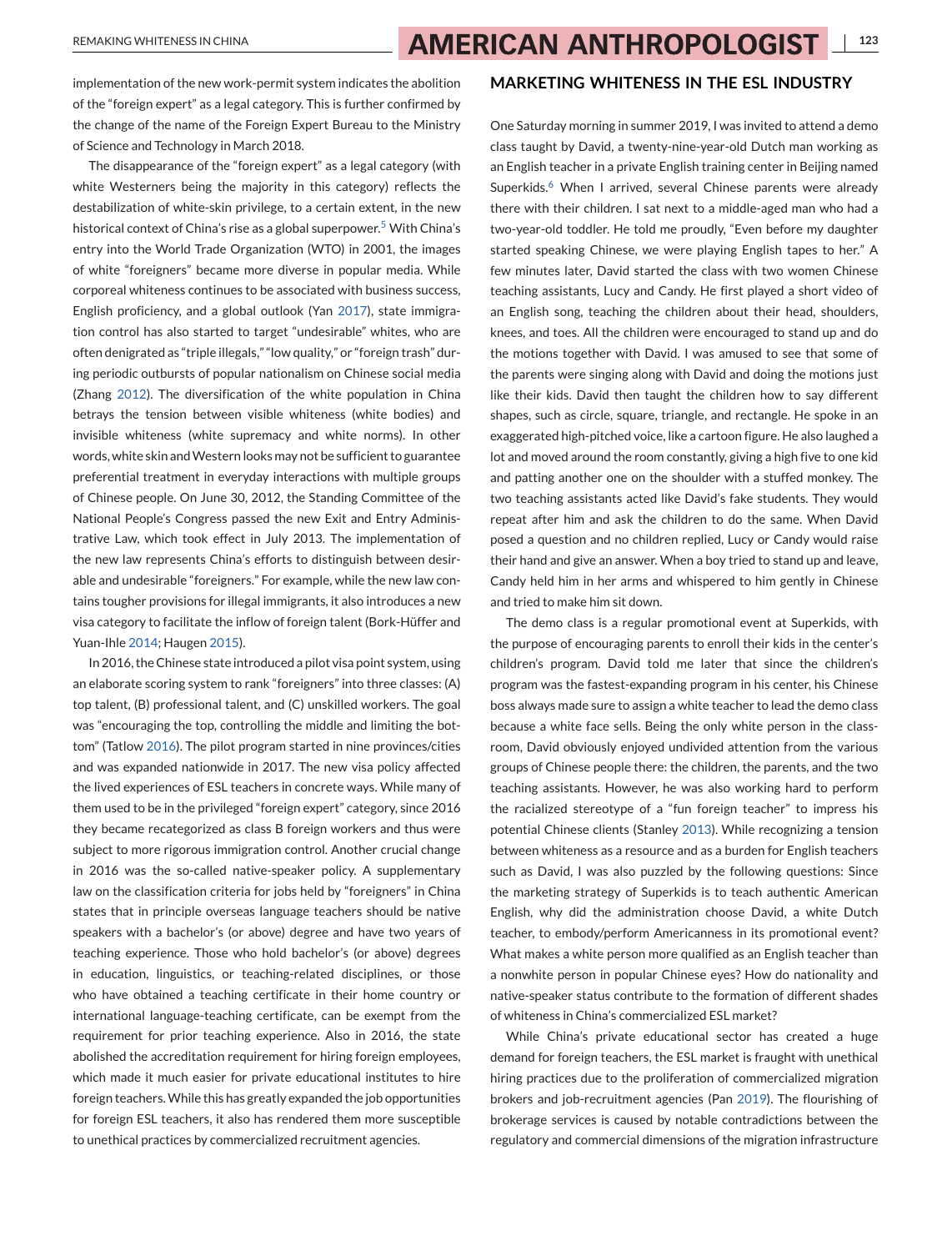for foreign teachers (Xiang and Lindquist [2014\)](#page-12-0). Until 2016, private educational institutions had to gain accreditation from the local Foreign Experts Bureau before hiring foreign employees. To bypass the tedious bureaucratic procedures of obtaining an accreditation, some newly established private educational institutions resorted to illegal hiring practices, mainly through collaboration with commercialized recruitment agencies. Raymond, the Chinese CEO of Superkids, told me that after 2016 it was difficult to obtain work permits for nonnative-speaker teachers. In addition, language barriers often hinder potential employers from directly hiring foreign teachers. Most smalland medium-sized educational institutions do not have professional human-resources personnel who can review application materials and conduct interviews with foreign teachers, nor are they familiar with the bureaucratic procedure of applying for a work permit. This has created a lucrative market for job-recruitment agencies, some of which can handle both recruitment and visa issues. Existing literature on migration brokers mainly focuses on their discipline and exploitation of migrants in the physical, economic, and legal realms (Constable [1997;](#page-11-0) Guevarra [2010;](#page-11-0) Xiang [2007\)](#page-12-0). My research shifts the focus to the mediating role of migration agents in facilitating the contradictory construction of white racial identities in China's ESL industry. Migration brokers not only play an important role as gatekeepers in channeling different groups of white migrants to China but also shape popular perceptions of whiteness through their racialized marketing strategies.

Although "foreign teacher" (*waijiao*) is the most-used term by all parties in the ESL sector, white teachers remain the default group within this elastic category. David told me that while his school did hire Black and Asian teachers, his Chinese boss always makes sure the majority of the foreign teachers are white. The normalization of whiteness in the "foreign teacher" category is also demonstrated by discriminatory hiring practices against Black and Asian people. Marcus, a twentyseven-year-old African American, was told by the principal in a primary school in Beijing on his first day of work that he was too dark to work there and that they had been expecting a white teacher. Marcus later found out that the agency that recruited him never sent his photo to the school. Yana, a thirty-four-year-old Japanese American, told me that she had to go through more interviews than a white person in order to find a job. She said, "They will only consider Asians if they cannot find a white teacher." While the boundary between white and Black and white and Asian are relatively clear, multiracial Americans with light skin and Western looks are often considered closer to the white category. In provincial cities where the ESL market is less competitive, such teachers are generally perceived as white. The same is true for light-skinned teachers from the Middle East and Latin America. Lucas, a Venezuelan working in a university in Xi'an, confided in me, "Back home, we were just average people, but in China we become handsome white foreigners. Chinese often think I am from France or other European countries." Lucas's example points to the ambiguous meanings of whiteness in the Chinese context. It also highlights a process of becoming "white" for some foreign teachers in China (Gualtieri [2001\)](#page-11-0).

Regular observation in three WeChat recruitment groups for ESL teachers shows that whiteness has been both implicitly and explicitly marketed in these groups. A short demo video is usually attached

to every job advertisement for potential employers to evaluate the applicant's physical appearance and oral English proficiency. This format implicitly favors applicants with white skin and Western looks. Meanwhile, some WeChat posts spotlight whiteness as a desirable quality among foreign teachers. For example, potential employers would post messages such as "Need two white native speaker teachers urgently!"; "White teacher from native English speaking countries needed!"; and "Can anyone recommend some white non-native speaker teachers?" One agent in Beijing always started a job advertisement by emphasizing the white identity of his candidate: "White British female teacher," "White American male teacher," "High quality white Irish male teacher." In contrast, he would use more generic language to describe nonwhite applicants. For example, a message starting with "Female American teacher" features an African American, and one needs to check the demo video to find this out. Corresponding to this explicit marketing of white identity, the salaries listed in the job advertisements also display a clear racial hierarchy, with white teachers being paid more than nonwhite teachers. One post says, "Anyone needs a black American teacher who can start immediately? Salary not high." Another one says, "Low prize promotion, Brazilian male teacher." Agents who market white nonnative speakers often emphasize their native-like accent or the specific visa they hold, such as student visa, tourist visa, or business or spouse visa. The implied message is that employers do not have to worry about sponsoring a work permit for them.

The commodification of whiteness in the ESL industry is marked by a tension between homogenization and differentiation. On the one hand, the explicit marketing of whiteness as a desirable quality for foreign teachers has led to the fetishization of whiteness as a valuable human capital that can be easily converted to financial capital for various players in the ESL sector (Lan [2011\)](#page-11-0). On the other hand, the profit-driven nature of the ESL industry facilitates the differentiation of multiple shades of whiteness. Due to the higher cost of recruiting white native-speaker teachers with good qualifications, agents gradually shifted their attention to white nonnative English speakers as a ready substitute. In Xi'an, the influx of migrants from Eastern Europe and Latin America has not only enlarged the pool of white nonnativespeaker teachers but has driven down payment scales. One common practice for some agents is to hire a white nonnative speaker with a low salary offer and then present the person as a native speaker to an employer, who has to pay a higher salary due to the person's assumed native-speaker status. The agent thus makes a handsome profit out of the salary difference. In order to charge expensive tuitions, some schools or training centers act in complicity with job agencies by asking their white nonnative-speaker teachers to lie to parents, pretending they are from native-English-speaking countries. Perry, a thirty-threeyear-old Icelander in Beijing, explained to me the hierarchical ranking of different groups of white teachers: at the top are those from native-English-speaking countries; in the middle are those from Northern and Western Europe, such as France, Germany, and the Netherlands; Russians and East Europeans are at the bottom. He said, "The payment scale in China's ESL market really depends on how white you are. Russians are white, but they are also not white enough." Perry's comment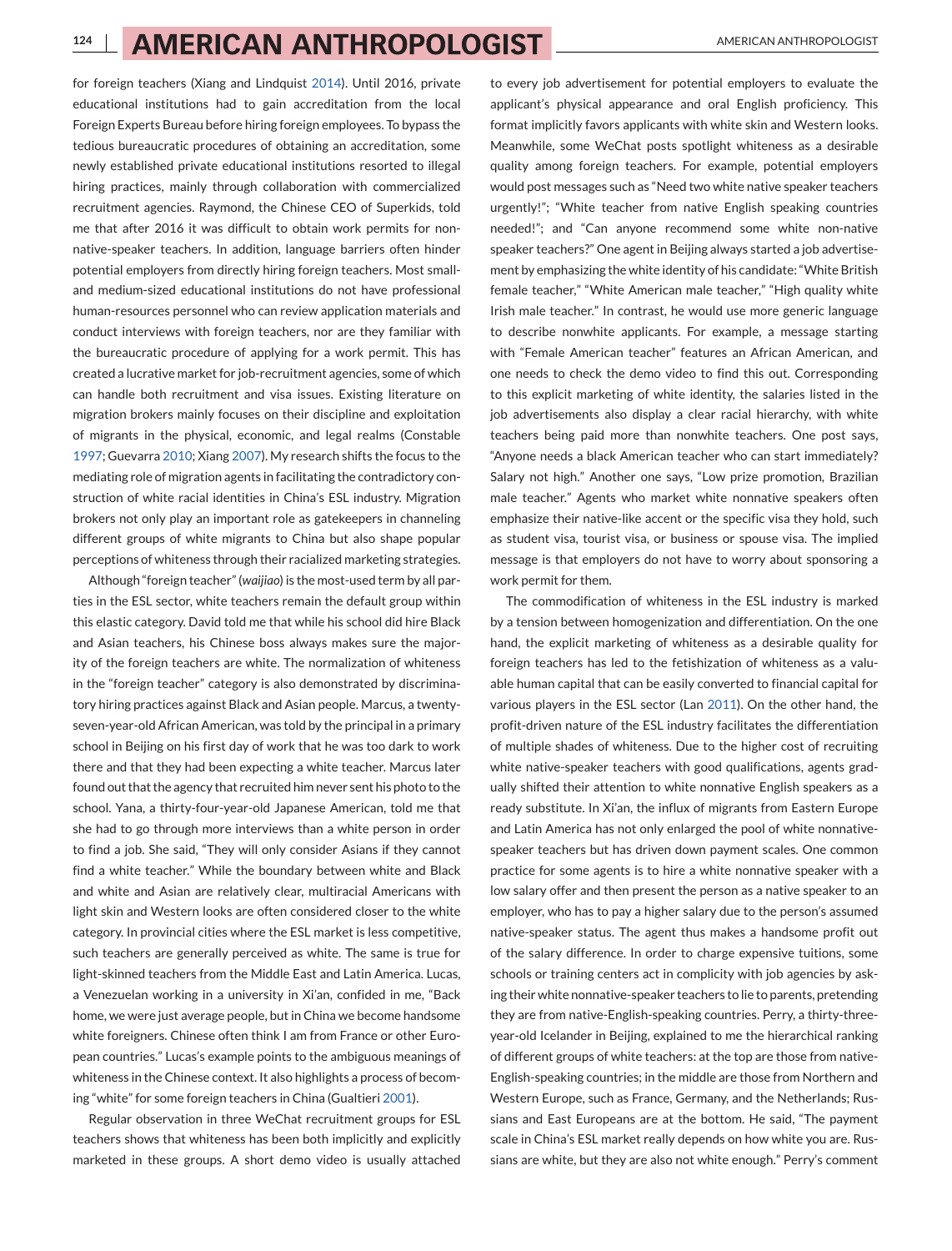that Russians are not white enough highlights the gap between corporeal whiteness and hegemonic whiteness in the Beijing context.

Racialized business practices and marketing strategies in China's ESL industry are both obscured and perpetuated due to the many contradictions in a rapidly changing neoliberal Chinese society. While the native-speaker policy aimed to raise the standard for hiring foreign teachers, it did little to break the naturalized linkage between white skin and native English fluency. By ignoring the racialized business practices in the commercialized ESL industry, the race-mute Chinese state tacitly endorses the commodification of whiteness in its neoliberal market economy and consumer culture. The fetishization of white teachers reflects the repackaging of white supremacy in soft languages, such as English proficiency, native speakerism, and market competition. Yet it also leads to emerging types of vulnerability that result from the intersection between immigration control, native speakerism, and exploitation in the ESL labor market. Despite the normalization of white-skin privilege, non-native-speaker teachers face notable challenges in obtaining a proper work permit. Many of them belong to the semi-compliance category defined by Ruhs and Anderson [\(2010\)](#page-11-0): there is a mismatch between their visa type and the actual work they do. David, from the Netherlands, was holding a manager's visa. Carmen, a twenty-nine-year-old woman from Spain, was holding a work permit as a Spanish teacher, while her real job was to teach English. In addition, I heard stories of Russians and Ukrainians working with business and tourist visas who had to leave China regularly to renew their visas. A recent wave of state crackdowns on private training centers in 2018 has caused new feelings of anxiety among white nonnative speakers, especially those from Central and East European countries[.](#page-10-0)<sup>7</sup> Such examples of precariousness highlight that in the new historical context of China's rise, white bodies can be both exalted as valuable human capital and trivialized as disposable foreign commodities.

### **WHITE FACES OR WHITE TALENT?**

Tony is a sixty-year-old white American who had spent the past ten years recruiting students from China to attend high schools in the United States. When I met him, he was living in Xi'an and working as a part-time English teacher in a private school with an international curriculum. One Saturday evening, Tony told me that he was giving a talk, "How to Get Your Children into Harvard," which was also a promotional event for his school. When I arrived, there were already more than twenty Chinese in the room. Some were parents, and some were teachers from various private training centers. In addition, four college students in media studies were there to videotape the event. They wanted to make a documentary on Tony as a class project. Wearing a bright-colored Harvard T-shirt, Tony seemed to enjoy being in the spotlight. He later told me, "I used to be a shy person back in the States, but my personality changed in China. I feel comfortable being treated like a celebrity here." In his talk, Tony listed ten qualities elite universities in the United States are looking for. To illustrate each point, he resorted to comparisons between Chinese and American

cultures. Although he was speaking from experience, there was an implicit American superiority in the way he presented his argument. For example, on the necessity to adapt to American academic culture, Tony said, "American culture celebrates and rewards individual opinions, but most Chinese students I interviewed do not have their own opinions. They always started with 'Mom says.'" Concerning self-reliance, Tony first cracked a joke about Chinese mothers being "slaves" to their children. Then he switched to the lecturing mode and offered, "Don't do everything for your child. If you remove all the barriers and solve all the problems for them, they will never learn how to deal with challenges themselves." Some parents nodded in response, and some were taking notes carefully.

During the question-and-answer session, one Chinese father raised his hand and asked, "When I was a visiting scholar in the US, I did a survey. I found that 85 percent of the American students had not visited another country, and 90 percent of them did not want to learn a second language. It seemed their knowledge about China and other countries were quite superficial. So how can they deal with cultural differences?" I thought this was a sharp question, since it challenged Tony's implicit message of the superiority of the American educational system. Instead of answering the question directly, Tony reverted to his American-superiority narrative by offering a critique of internet censorship and lack of cultural diversity in China. He replied, "I guess the difference is that American children have more freedom, more access to information. American kids do not have to travel far to enjoy diversity. They have diversity at home. In comparison, not many Chinese kids have foreign friends." The Chinese father obviously was not satisfied with this answer, but he tried to be polite and did not say anything. The same politeness was displayed by Kevin, a Chinese teacher from a private training center who sat next to me. Kevin kept silent during the talk, but as soon as we walked out of the building, he observed, "These ten points are all beautiful in theory, but it's hard to apply them to the Chinese context. After all, foreigners [*laowai*] cannot fully understand the Chinese situation." What happened during and after Tony's talk revealed interesting tensions in Chinese perceptions of white expertise. While Tony was apparently respected as an "expert," his American superiority was also openly contested by a Chinese person who had overseas experiences. Behind the façade of Chinese politeness, Tony's expertise was also critically evaluated due to his racialized status as a white "foreigner" and a cultural outsider.

Since Americans constitute the biggest foreign population in China, American whiteness is often perceived as the default whiteness within the white category. This is supported by the fact that some of my white participants are routinely mistaken as Americans. Eric, a Filipino teacher in Xi'an, reported that Chinese parents usually cannot tell the difference between white native and nonnative speakers and think all white teachers are Americans. However, with the acceleration of the Sino–US trade war, growing nationalistic sentiment in China has led to more critical perceptions of whiteness and foreignness in popular media. The year 2019 witnessed several high-profile criminal cases of English teachers in different parts of China. In July, sixteen foreign teachers and students from Education First, one of China's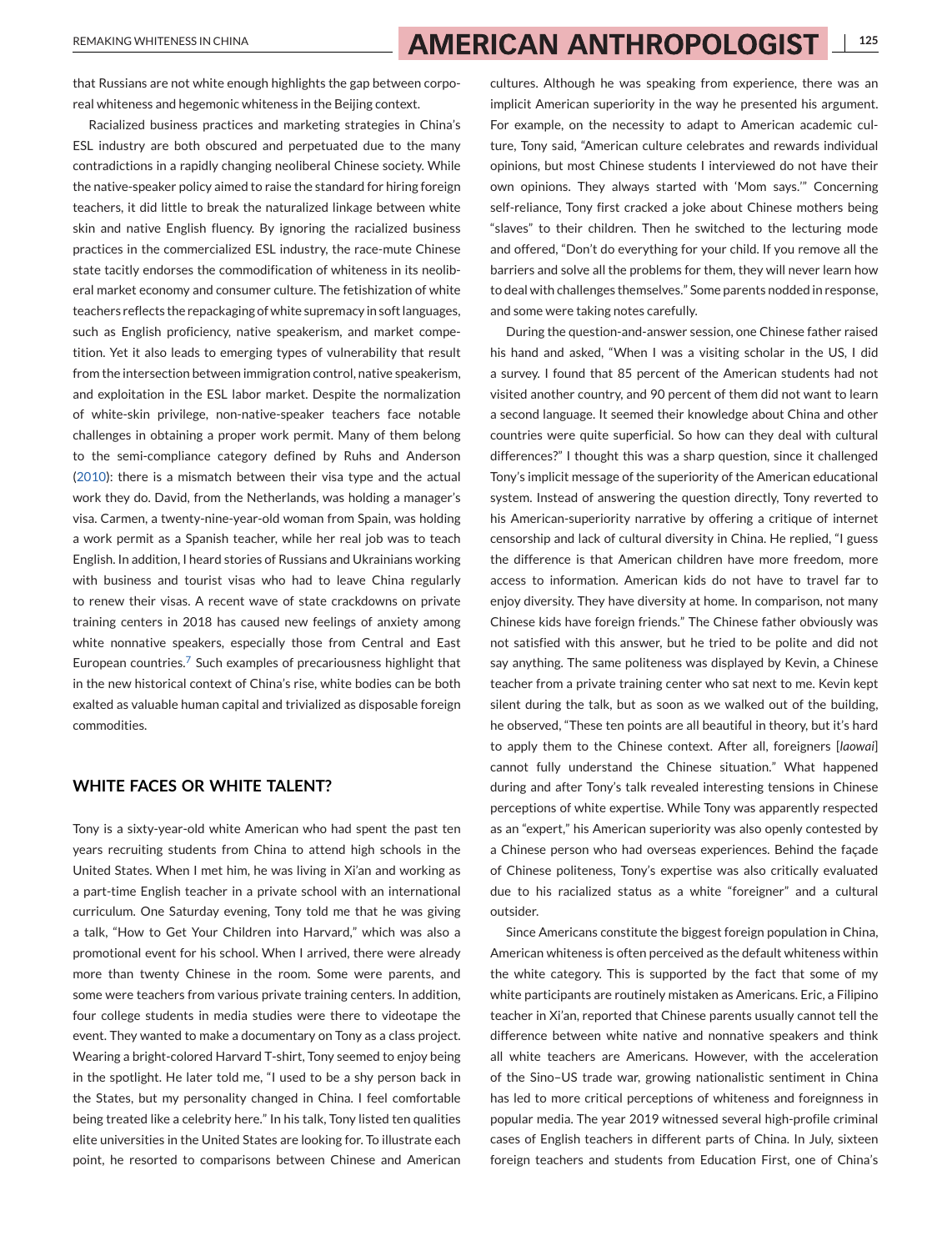# **126 | AMERICAN ANTHROPOLOGIST** AMERICAN ANTHROPOLOGIST

largest ESL schools, were detained on drug offenses by police in Xuzhou. On August 2, a foreign teacher at a kindergarten in Qingdao was sentenced to five years in prison for molesting a female student (Pan [2019\)](#page-11-0). Such sensational news not only caused anger and panic among Chinese parents but also fostered popular nationalistic sentiment through the denouncement of illegal foreign teachers as foreign trash that may pollute Chinese youth (Sohu News [2019\)](#page-11-0). Echoing this national trend of questioning and doubting the credibility of foreign knowledge and expertise, some private educational institutions displayed a more critical attitude toward white employees. Caroline, a thirty-two-year-old Chinese staff member from a training center in Beijing, related to me some of the problematic teachers they had. She said, "White people have a sense of superiority, especially those from the UK and the US. They are used to being treated with privileges. They are very picky when choosing a teaching schedule. Some do not have professional experiences, so they prefer easy classes, such as English conversation." Caroline also noted that the quality of Chinese teachers has been improving due to an increasing number of overseas returnees.

The commodification of whiteness in the ESL industry has led to the proliferation of white-face jobs that prioritize white appearance over professional qualifications. The fetishization of white teachers often contributes to exoticization, objectification, and even trivialization in the workplace. Tony recalled his experiences of working as a school principal in a small city in East China: "I only worked two days a month. One day was to meet with the parents. I did not have to do anything, just being there and looking pretty. The other day was when the people from the Education Bureau came. They asked me to talk about fourth grader's math curriculum. What the hell do I know about that? But my interpreter told me to just talk about whatever I want. I knew they wanted me because I am an old, white, male American. Other foreign teachers joked with me that I am a trophy wife, someone who looks pretty and stupid." Sophie, a twenty-two-year-old teacher from the United Kingdom, who worked in a private kindergarten in Beijing, explained to me, "I feel like a Mickey Mouse with the white-face advertisement thing. We are not treated as real teachers. They are only interested in us as white foreigners." Sophie lamented that in her company, foreign teachers served marketing purposes and local teachers were the ones doing the more foundational work. Eric, the Filipino teacher in Xi'an, told me that his school even rented white teachers to be at some of the promotional events, just to impress parents with their white faces. Low expectations and a lack of critical evaluation from Chinese employers not only demotivate foreign teachers to work hard but also contribute to the depreciation of white bodies; since such white-face jobs can be performed by anyone with white skin and Western looks, white bodies are reduced to disposable and replaceable commodities.

Leonard [\(2019\)](#page-11-0) argues that whiteness is a key component of the "skills" that white migrants bring to jobs in Asia. However, in China's ESL market, the privileging of corporeal whiteness ironically leads to the devaluing and even disempowerment of white teachers with good teaching qualifications. This is partly due to the Chinese perception of racial whiteness as foreignness. Despite their elevated social status,

better job opportunities, and financial rewards, white teachers are routinely grouped with nonwhite foreign teachers in the workplace as belonging to the "foreigner" category. In other words, white-skin privilege cannot shield them from being structurally marginalized in a predominantly Chinese institution. One major frustration for foreign teachers is workplace segregation. Due to the legacy of the waishi policy, the administration system for foreign teachers is kept separate from that of Chinese teachers. While this dual system maintains a notable salary gap between foreign teachers and local Chinese teachers (with the former being paid much higher), it also excludes the former from participating in decision-making processes concerning teaching and administrative issues. Vicky, a thirty-year-old white South African in Xi'an, who had eight years' teaching experience back home, explained to me the tension between her school's business model and her own teaching philosophy: "I regard my job as education, but for my Chinese colleagues it's about business. My Chinese teaching assistants always want to please the parents. Sometimes they place a kid in my class who is below the level of other students to meet the request of some parents. I do not like to have mixed-level students, but there is nothing I can do." While Vicky felt that her opinion was not valued in her school, other participants complained about the lack of professional training and career development in the workplace. Chinese employers are perceived to be generally uninterested in the long-term benefits or cultural integration of foreign employees. This contributes to the high turnover rates among foreign staff.

Based on my observations, the commodification of white bodies is more commonly found in bilingual kindergartens and children's programs. In contrast, participants working as private tutors or university lecturers often need to deal with high expectations from Chinese employers. In addition to her job in a kindergarten, Sophie also worked as an English tutor for a Chinese CEO who had just started a business. She confessed to me that since she didn't have a background in economics, she had to learn some of the terms from the internet before teaching her client: "It involves a lot of Googling under the table. The Chinese assumption is that because I am white, I know everything." Richard, a fifty-two-year-old ESL teacher from the United Kingdom, was burdened by his Beijing university's request for him to teach courses such as History of American Culture and Introduction toWestern Culture. He told me, "It was nice to be treated as an expert, but it was also naïve. I felt I was pressured to teach things I do not know." Richard eventually left and found a language-teaching job. Sophie's and Richard's cases reflect the complexity in the racialization of white identities in everyday settings. On the one hand, one notes the homogenization of whiteness in popular and even academic Chinese perspectives: the collapse of British, American, and Western identities into one monolithic white identity. On the other hand, there is the disturbing truth that white-skin privilege may backfire on some white bodies, so much so that they feel compelled to perform idealized stereotypes of white expertise to better serve their Chinese clients. However, this also points to the revealing fact that it is their white faces, rather than their knowledge and expertise, that appeal most to Chinese consumer clients.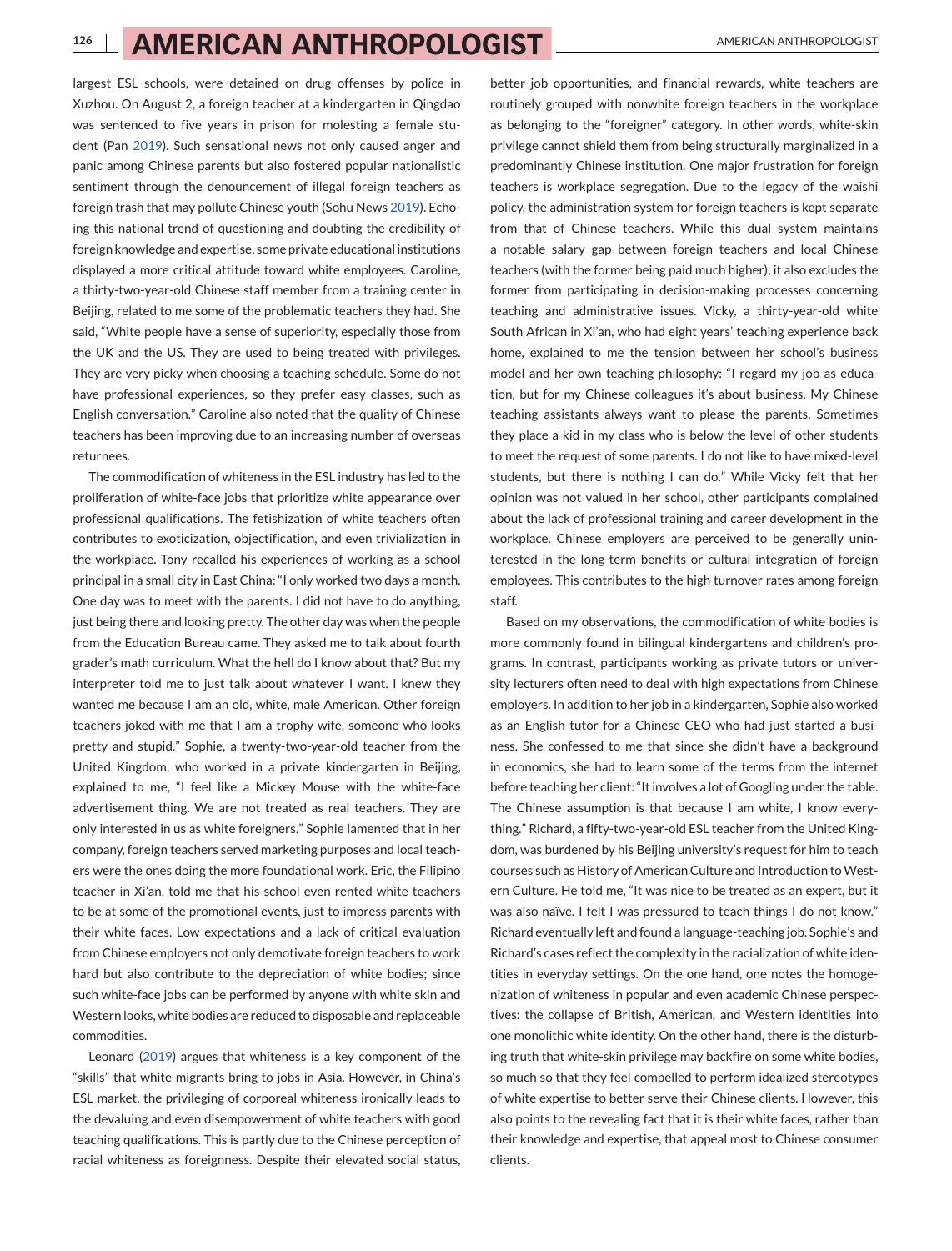#### <span id="page-10-0"></span>**CONCLUSION: WHITENESS IN THE PLURAL FORM**

The social construction of whiteness in China is mediated by multiple and intersecting factors, which both obscure and intensify the racialized nature of white identities. Indigenous distinctions between Chinese and non-Chinese became institutionalized in the state's waishi policy, which contributed to the conflation of whiteness, Westernness, and foreignness. The elastic meanings of "foreigner" often hide the racialization of white identity due to the latter's unmarked status within the foreign category. Although the vulnerabilities experienced by white migrants in China's ESL sector are also faced by nonwhite migrants, there is a certain degree of flexibility in white experiences that is absent from that of nonwhite migrants—that is, the flexibility to move between markedness and unmarkedness, between different categories such as "foreigners," "native speakers," and "Westerners." This research interprets the tension between white-skin privilege and precariousness as a concurrent and mutually constitutive process that foregrounds the open-ended nature of white racial formation in China. The racialization of native English speakers as white may lead to unethical hiring practices, which facilitate the hierarchical ranking of different groups of white migrants. Although white teachers may enjoy preferential treatment over nonwhite teachers in finding employment, white-skin privilege cannot shield them from state immigration control and workplace exploitation. The fetishization and depreciation of white bodies often go hand in hand due to the commodification of whiteness in the profit-driven ESL industry.

The slippery boundaries between white-skin privilege and precariousness indicate the possibility for some white English teachers to degrade from professional talents to low-skilled migrants with dubious legal status. Recalling Cezard's artistic portrayal of low-skilled white migrants in China at the beginning of this article, it seems that one no longer needs to wait until 2050 for that to happen. In addition to white jobs in the ESL sector, the rise of "white monkey jobs," where white bodies are reduced to a spectacle for curious Chinese gazes in provincial Chinese cities, presents another example of new types of precarious whiteness in China's stratified labor market for "foreigners" (Toropov [2019\)](#page-11-0). However, instead of reading these as symbols of the crisis of white identity, which presumes white domination as the norm, I interpret the Chinese case as contributing to the fragmentation and pluralization of whiteness in a global context. While stratification in white identities may lead to the emergence of multiple versions of whiteness, of which the precarious white English teacher is just one example, it should not hinder us from interrogating the persistence of white supremacy as a global power system.

#### **ACKNOWLEDGMENTS**

This project is funded by a consolidator grant from the European Research Council (CHINAWHITE 817868). I want to thank all my research participants in Beijing and Xi'an, who generously shared their life stories with me. An earlier version of the paper was presented at

an international conference on "Racial Orders, Racist Borders" hosted by the Amsterdam Center for Globalization Studies in October 2019. I thank the conference participants for their useful questions and comments. I benefited a lot from Barnor Hesse's critical feedback, which pushed me to reflect on how the racialization of Black migrants is qualitatively different from the racialization of white migrants in China. I am grateful for friends and colleagues in China, Hujun, Liang Meihong, Wang Xiying, Zhang Xiaohui, and Zhuo Yue, who provided important support during my fieldwork in Beijing and Xi'an. Last, but not least, I want to thank the three anonymous reviewers for the time and effort they put into the manuscript. Deborah Thomas and Elizabeth Chin also offered insightful comments. Together, their feedback has brought this paper to a new level.

#### **ORCID**

*Shanshan Lan* <https://orcid.org/0000-0001-5960-8238>

#### **NOTES**

- $1$  English corners are informal social gatherings where participants are encouraged to speak English with each other. Foreign students and teachers are particularly welcome there because they are often considered the ideal person to practice English with.
- $2$  This is emic terms that means jobs that do not require specific skills other than a white face.
- <sup>3</sup> Ethnic Chinese from Hong Kong, Taiwan, and Macau belong to a special category of overseas Chinese due to the Chinese state's "One country, two systems" policy.
- <sup>4</sup> Brady [\(2003\)](#page-11-0) holds that China's *waishi* policy has been primarily targeting theWest since it serves China's national agenda of modernization and catching up with the West.
- <sup>5</sup> Despite the abolition of foreign expert in the central state's vocabulary, the various provincial branches of Foreign Expert Bureau still maintain the same name and the term "foreign expert" is still used widely in local contexts.
- <sup>6</sup> "Superkids" is a fictional name. All personal names in this article are pseudonyms, as well.
- $7$  This group of teachers is the most difficult to recruit for interviews due to their vulnerable legal status, but I heard a lot of stories about them from my participants.

#### **REFERENCES CITED**

- Alim, H. S. 2016. "Introducing Raciolinguistics: Racing Language and Languaging Race in Hyperracial Times." In *Raciolinguistics: How Language Shapes Our Ideas about Race*, edited by H. S. Alim, J. R. Rickford, and A. F. Ball, 1–30. New York: Oxford University Press.
- Beaverstock, J. 2002. "Transnational Elites in Global Cities: British Expatriates in Singapore." *Geoforum* 33(4): 525–38.
- Beliso-De Jesus, A. M., and J. Pierre. 2019. "Introduction: Special Section: Anthropology ofWhite Supremacy." *American Anthropologist* 122(1): 65– 75.
- Bodomo, A. B. 2012. *Africans in China: A Sociocultural Study and Its Implications on Africa-China Relations*. Amherst: Cambria Press.
- Bond, Anne, and Joshua Inwood. 2016. "Beyond White Privilege: Geographies of White Supremacy and Settler Colonialism." *Progress in Human Geography* 40(6): 715–33.
- Bonnett, Alistair. 2000. *White Identities: Historical and International Perspectives*. Harlow: Pearson Education Limited.
- Bork-Hüffer, T., Y. Yuan-Ihle. 2014. "The Management of Foreigners in China: Changes to the Migration Law and Regulations during the Late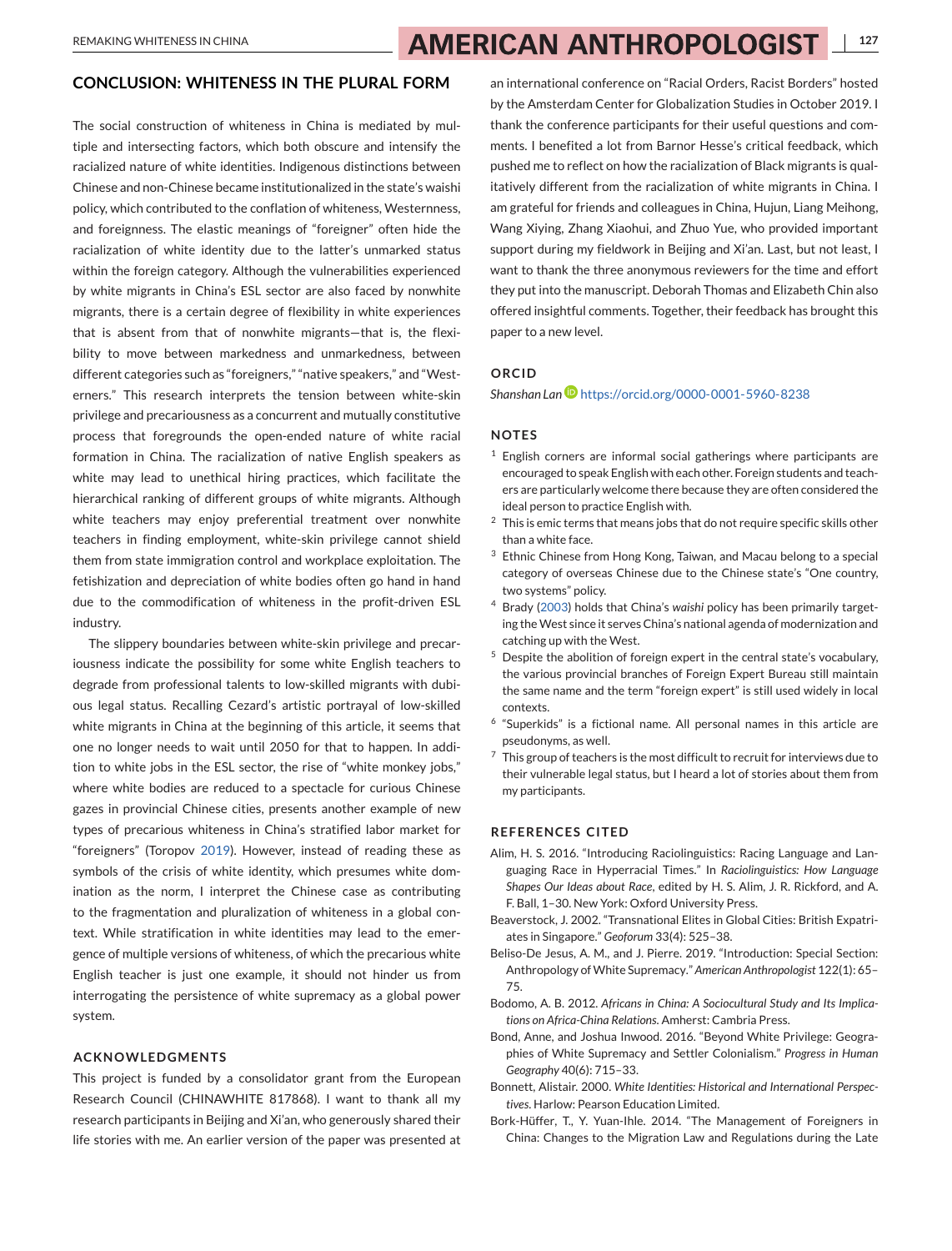# <span id="page-11-0"></span>**128 | AMERICAN ANTHROPOLOGIST** AMERICAN ANTHROPOLOGIST

Era Hu/Wen and Early Era Xi/Li and Their Potential Effects."*International Journal of China Studies* 5(3): 571–97.

- Brady, A. 2003. *Making the Foreign Serve China: Managing Foreigners in the People's Republic*. Lanham: Rowman and Littlefield.
- Carrico, Kevin. 2017. "Eliminating Spiritual Pollution: A Genealogy of Closed Political Thought in China's Era of Opening." *The China Journal* 78:100–19.
- Chan, Elain. 2019. "China's Private Tutoring Industry Is Booming despite Economic Slowdown." *South China Morning Post*, March 25.
- Constable, Nicole. 1997. *Maid to Order in Hong Kong: Stories of Migrant Workers*. Ithaca: Cornell University Press.
- Debnár, Miloš. 2016. *Migration, Whiteness, and Cosmopolitanism: Europeans in Japan*. Basingstoke: Palgrave Macmillan.
- Erel, Umut, Karim Murji, and Zaki Nahaboo. 2016. "Understanding the Contemporary Race-Migration Nexus." *Ethnic and Racial Studies* 39(8): 1339– 60.
- Farrer, James. 2019. *International Migrants in China's Global City: The New Shanghailanders*. London: Routledge.
- Fotovatian, Sepideh. 2015. "Language, Institutional Identity and Integration: Lived Experiences of ESL Teachers in Australia." *Globalization, Societies and Education* 13(2): 230–45.
- Fujikawa, Takao. 2008. "Whiteness Studies in Japan: Types of Whiteness, Visible and Invisible." *Journal of History for the Public* 5:1–13.
- Goldberg, David Theo. 2009. *The Threat of Race: Reflections on Racial Neoliberalism*. Malden: Blackwell.
- Grenshaw, K. 1991. "Mapping the Margins: Intersectionality, Identity Politics, and Violence against Women of Color." *Stanford Law Review* 43(6): 1241–99.
- Gualtieri, S. 2001. "Becoming 'White': Race, Religion and the Foundations of Syrian/Lebanese Ethnicity in the United States." *Journal of American Ethnic History* 20(4): 29–58.
- Guevarra, Anna Romina. 2010. *Marketing Dreams, Manufacturing Heroes: The Transnational Labor Brokering of Filipino Workers*. New Brunswick: Rutgers University Press.
- Haugen, Heidi Østbø. 2012. "Nigerians in China: A Second State of Immobility." *International Migration* 50(2): 65–80.
- Haugen, Heidi Østbø. 2015. *Destination China: The Country Adjusts to Its New Migration Reality*. Washington, DC: Migration Policy Institute.
- Ho, David Y. F. 1985. "Prejudice, Colonialism, and Interethnic Relations: An East-West Dialogue." *Journal of Asian and African Studies* 20:218–31.
- Hof, H. 2018. "Worklife Pathways to Singapore and Japan: Gender and Racial Dynamics in Europeans' Mobility to Asia." *Social Science Japan Journal* 21(1): 45–65.
- Holliday, A., and P. Aboshiha. 2009. "The Denial of Ideology in Perceptions of Nonnative Speaker Teachers." *TESOL Quarterly* 43(4): 669–89.
- Jacques, Martin. 2009. *When China Rules the World: The End of the Western World and the Birth of a New Global Order*. New York: Penguin Books.
- Jenks, C. J. 2017. *Race and Ethnicity in English Language Teaching: Korea in Focus*. Bristol: Multilingual Matters.
- Johansson, Perry.1998. "White Skin, Large Breasts: Chinese Beauty Product Advertising as Cultural Discourse." *China Information* 13(2/3): 59–84.
- Kapoor, Nisha. 2013. "The Advancement of Racial Neoliberalism in Britain." *Ethnic and Racial Studies* 36(6): 1028–46.
- Kubota, R. 2009. "Rethinking the Superiority of the Native Speaker: Toward a Relational Understanding of Power." In *The Native Speaker Concept: Ethnographic Investigations of Native Speaker*, edited by N. M. Doerr, 233– 47. Berlin: Mouton de Gruyter.
- Kubota, R., and Angle Lin. 2006. "Race and TESOL: Introduction to Concepts and Theories." *TESOL Quarterly* 40(3): 471–93.
- Lan, P. C. 2011. "White Privilege, Language Capital and Cultural Ghettoisation: Western High-Skilled Migrants in Taiwan." *Journal of Ethnic and Migration Studies* 37(10): 1669–93.
- Lan, S. 2016. "The Shifting Meanings of Race in China: A Case Study of the African Diaspora Communities in Guangzhou." *City & Society* 28(3): 298– 318.
- Lan, S. 2017. *Mapping the New African Diaspora in China: Race and the Cultural Politics of Belonging*. New York: Routledge.
- Lehmann, Angela. 2014. *Transnational Lives in China: Expatriates in a Globalising City*. New York: Palgrave Macmillan.
- Leonard, P. 2019. "'Devils' or 'Superstars'? Making English Language Teachers in China." In *Destination China*, edited by A. Lehmann and P. Leonard, 147–72. New York: Palgrave Macmillan.
- Liu, Dong. 2016. "Controversial Commercial Provokes Discussion about Racism in China." *Global Times*, June 13.
- Lufrano, Richard. 1994. "The 1988 Nanjing Incident: Notes on Race and Politics in Contemporary China." *Bulletin of Concerned Asian Scholars* 26(1/2): 83–92.
- Lundström, Catrin. 2014. *White Migration: Gender, Whiteness and Privilege in Transnational Migration*. Basingstoke: Palgrave Macmillan.
- Lundström, Catrin. 2017. "The White Side of Migration: Reflections on Race, Citizenship and Belonging in Sweden." *Nordic Journal of Migration Research* 7(2): 79–87.
- Maher, K. H., and M. Lafferty. 2014. "White Migrant Masculinities in Thailand and the Paradoxes of Western Privilege." *Social and Cultural Geography* 15(4): 427–48.
- Mathews, Gordon. 2017. *The World in Guangzhou: Africans and Other Foreigners in South China's Global Marketplace*. Chicago: University of Chicago Press.
- McIntosh, Peggy. 1988. *White Privilege and Male Privilege: A Personal Account of Coming to See Correspondence through Work in Women's Studies*. Wellesley: Wellesley College Center for Research on Women.
- Motha, S. 2014. *Race, Empire, and English Language Teaching*. New York: Teachers College Press.
- Mullings, Leith. 2005. "Interrogating Racism: Toward an Antiracist Anthropology." *Annual Review of Anthropology* 34:667–93.
- Murji, K., and J. Solomos. 2005. "Introduction: Racialization in Theory and Practice." In *Racialization: Studies in Theory and Practice*, edited by K. Murji and J. Solomos, 1–27. New York: Oxford University Press.
- Omi, Michael, and Howard Winant. 1994. *Racial Formation in the United States from the 1960s to the 1990s*. New York: Routledge.
- Ong, Aihwa, and Li Zhang. 2008. "Introduction: Privatizing China: Powers of the Self, Socialism from Afar." In *Privatizing China: Socialism from Afar*, edited by Li Zhang and Aihwa Ong, 1–19. Ithaca: Cornell University Press.
- Pan, Mengqi. 2019. "Action Taken over Illegally Hired English Teachers." *China Daily Global*, August 5.
- Ramjattan, V. A. 2019. "TheWhite Native Speaker and Inequality Regimes in the Private English Language School." *Intercultural Education* 30(2): 126– 40.
- Ruecker, Todd, and Lindsey Ives. 2015. "White Native English Speakers Needed: The Rhetorical Construction of Privilege in Online Teacher Recruitment Spaces." *TESOL Quarterly* 49(4): 733–56.
- Ruhs, Martin, and Bridget Anderson. 2010. "Semi-Compliance and Illegality in Migrant Labor Markets: An Analysis of Migrants, Employers and the State in the UK." *Population*, *Space and Place* 16:195–211.
- Sohu News. 2019. "200,000 'Illegal Foreign Teachers' Flowing from Overseas to China." Sohu News, July 31. [https://www.sohu.com/a/](https://www.sohu.com/a/330578476_120144712) [330578476\\_120144712.](https://www.sohu.com/a/330578476_120144712)
- Stanley, Phiona. 2013. *A Critical Ethnography of "Westerners" Teaching English in China: Shanghaied in Shanghai*. London: Routledge.
- Tatlow, Didi Kirsten. 2016. "*Hoping to Work in China? If You're a Class C Foreigner, It May Be Tough*." New York Times, September 21.
- Taub, Amanda. 2016. "Behind 2016's Turmoil, a Crisis of White Identity." *New York Times*, November 1.
- Thomas, Deborah, and Kamari Clarke. 2013. "Globalization and Race: Structures of Inequality, New Sovereignties, and Citizenship in a Neoliberal Era." *Annual Review of Anthropology* 42:305–25.
- Toropov, Pavel. 2019. "China's Illegal 'White Monkey': Foreign Models Paid to Bare Skin and Be Gawked at as Marketing Prop." *South China Morning Post*, January 23.